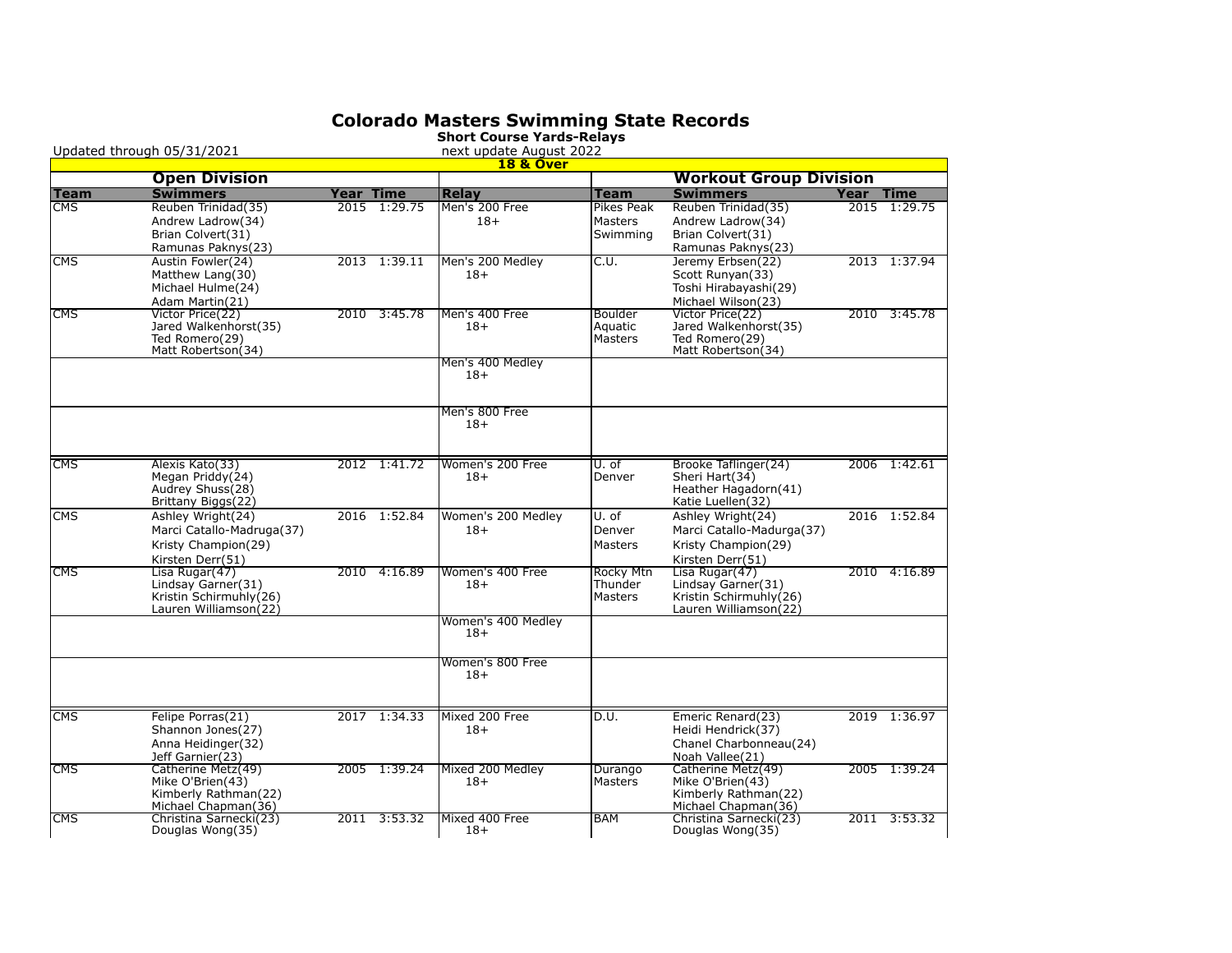|                         | Kathleen DeHaven(39)<br>Michael Ayer(28)                                             |           |              |                             |                                   |                                                                                        |      |              |
|-------------------------|--------------------------------------------------------------------------------------|-----------|--------------|-----------------------------|-----------------------------------|----------------------------------------------------------------------------------------|------|--------------|
|                         |                                                                                      |           |              | Mixed 400 Medley<br>$18+$   |                                   |                                                                                        |      |              |
|                         |                                                                                      |           |              | Mixed 800 Free<br>$18+$     |                                   |                                                                                        |      |              |
|                         |                                                                                      |           |              | <b>25 &amp; Over</b>        |                                   |                                                                                        |      |              |
|                         | <b>Open Division</b>                                                                 |           |              |                             |                                   | <b>Workout Group Division</b>                                                          |      |              |
| Team                    | <b>Swimmers</b>                                                                      | Year Time |              | Relay                       | Team                              | <b>Swimmers</b>                                                                        | Year | Time         |
| $\overline{\text{CMS}}$ | Haydn Silleck(29)<br>Matt Eisenhuth(34)<br>Chris O'Sullivan(33)<br>Ian Caswell(29)   |           | 2008 1:26.72 | Men's 200 Free<br>$25+$     | DU<br>Aquaholics                  | Matt Eisenhuth(29)<br>Dan Ross(29)<br>Thomas Rosinski(34)<br>Hayden Silleck(25)        |      | 2004 1:27.10 |
| <b>CMS</b>              | Brian Colvert(30)<br>Reuben Trinidad(34)<br>Bryce Elser(28)<br>Jacob Grosser(25)     |           | 2014 1:35.09 | Men's 200 Medley<br>$25+$   | Pikes Peak<br>Swimming            | Brian Colvert(30)<br>Reuben Trinidad(33)<br>Bryce Eiser(27)<br>Jacob Grosser(25)       |      | 2014 1:35.09 |
| <b>CMS</b>              | Andrew Ladrow(32)<br>Drew Wotton(29)<br>Reuben Trinidad(33)<br>Bryce Eiser(27)       |           | 2013 3:31.30 | Men's 400 Free<br>$25+$     | <b>Pikes Peak</b>                 | Andrew Ladrow(32)<br>Drew Wotton(29)<br>Reuben Trinidad(33)<br>Bryce Eiser(27)         |      | 2013 3:31.30 |
|                         |                                                                                      |           |              | Men's 400 Medley<br>$25+$   |                                   |                                                                                        |      |              |
| <b>CMS</b>              | Ramunas Paknys(27)<br>Reuben Trinidad(39)<br>Charles Maynard(53)<br>James Webber(51) |           | 2019 8:46.48 | Men's 800 Free<br>$25+$     | <b>PPMS</b>                       | Ramunas Paknys(27)<br>Reuben Trinidad(39)<br>Charles Maynard(53)<br>James Webber(51)   |      | 2019 8:46.48 |
| CMS                     | Anna Heidinger(32)<br>Shannon Jones(27)<br>Jodi Lee(39)<br>Lyndsey Linke(36)         |           | 2017 1:40.33 | Women's 200 Free<br>$25+$   | DU<br>Aquaholics                  | Christy Surr(31)<br>Heather Hagedorn(37)<br>Cecila Gadd-Siegel(30)<br>Katy Clodius(27) |      | 2002 1:43.03 |
| <b>CMS</b>              | Anna Heidinger(32)<br>Jodi Lee(39)<br>Shannon Jones(27)<br>Lyndsey Linke(36)         | 2017      | 1:51.87      | Women's 200 Medley<br>$25+$ | U. of<br>Denver<br><b>Masters</b> | Charity Zeigler(33)<br>Anne Perizzolo(26)<br>Julianna Ryan(30)<br>Amy $Xu(26)$         | 2016 | 1:53.88      |
|                         |                                                                                      |           |              | Women's 400 Free<br>$25+$   |                                   |                                                                                        |      |              |
|                         |                                                                                      |           |              | Women's 400 Medley<br>$25+$ |                                   |                                                                                        |      |              |
|                         |                                                                                      |           |              | Women's 800 Free<br>$25+$   |                                   |                                                                                        |      |              |
| Rocky Mtn.<br>Masters   | Aaron McCormick(27)<br>Sarah Lee(35)<br>Julia Von Evig(40)<br>Robbert-Paul Smit(33)  |           | 2002 1:33.52 | Mixed 200 Free<br>$25+$     | Team<br>Vortex                    | Daniel MacEachran(25)<br>Aaron Hoffman(28)<br>Katie Engelhardt(25)<br>Laura Tuck(25)   |      | 2002 1:35.38 |
| <b>CMS</b>              | Sheri Hart(37)                                                                       |           | 2009 1:41.84 | Mixed 200 Medley            | DU                                | Sheri Hart(37)                                                                         |      | 2009 1:41.84 |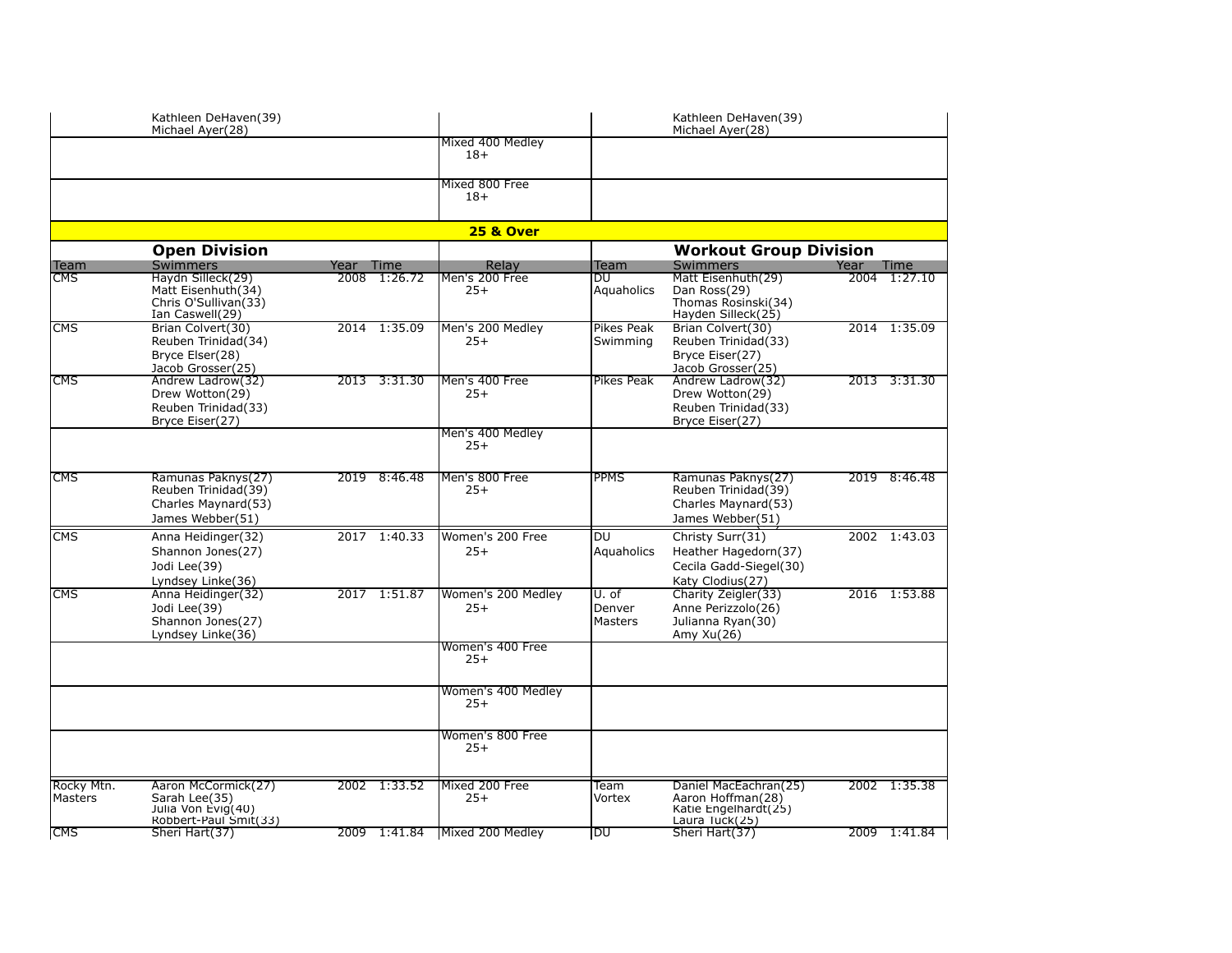|                                      | Matt Eisenhuth(34)<br>Chris O'Sullivan(34)<br>Kathy Barker(32)                                   |           |              | $25+$                            | <b>Aquaholics</b>               | Matt Eisenhuth(34)<br>Chris O'Sullivan(34)<br>Kathy Barker(32)                                                  |              |                        |
|--------------------------------------|--------------------------------------------------------------------------------------------------|-----------|--------------|----------------------------------|---------------------------------|-----------------------------------------------------------------------------------------------------------------|--------------|------------------------|
| CMS                                  | Robbert-Paul Smit(41)<br>Mica Van Slingerlandt(35)<br>Tracy Deyell(25)<br>Matthew Dane(40)       |           | 2011 3:58.19 | Mixed 400 Free<br>$25+$          | <b>BAM</b>                      | Robbert-Paul Smit(41)<br>Mica Van Slingerlandt(35)<br>Tracy Devell $(25)$<br>Matthew Dane(40)                   |              | 2011 3:58.19           |
|                                      |                                                                                                  |           |              | Mixed 400 Medley<br>$25+$        |                                 |                                                                                                                 |              |                        |
|                                      |                                                                                                  |           |              | Mixed 800 Free<br>$25+$          |                                 |                                                                                                                 |              |                        |
|                                      |                                                                                                  |           |              | <b>35 &amp; Over</b>             |                                 |                                                                                                                 |              |                        |
|                                      | <b>Open Division</b>                                                                             |           |              |                                  |                                 | <b>Workout Division</b>                                                                                         |              |                        |
| <b>Team</b><br>Rocky Mtn.<br>Masters | <b>Swimmers</b><br>Robbert-Paul Smit(35)<br>John Smith(42)<br>Paul Smith(44)<br>Rowdy Gaines(45) | Year Time | 2004 1:24.05 | Relay<br>Men's 200 Free<br>$35+$ | <b>Team</b><br>DU<br>Aquaholics | <b>Swimmers</b><br>Chris O'Sullivan(35)<br>Andrew Le Vasseur(46)<br>Schuyler Smith(41)<br>Matthew Eisenhuth(35) | Year<br>2010 | <b>Time</b><br>1:29.36 |
| Rocky Mtn.<br>Masters                | John Smith(42)<br>Holden Bank(44)<br>Robbert-Paul Smit(35)<br>Paul Smith(44)                     |           | 2004 1:35.04 | Men's 200 Medley<br>$35+$        | U. of<br>Denver<br>Masters      | Mehdi Addadi(38)<br>Kevin Doherty(42)<br>Chris O'Sullivan(41)<br>Matt Eisenhuth(41)                             |              | 2016 1:38.40           |
| <b>CMS</b>                           | Jeff Magouirk(43)<br>Will Amos(37)<br>Stephen Humphrey(46)<br>Kevin Nash(41)                     | 2005      | 3:49.28      | Men's 400 Free<br>$35+$          | Broomfield<br><b>Breakers</b>   | Jeff Magouirk(43)<br>Will Amos(37)<br>Stephen Humphrey(46)<br>Kevin Nash(41)                                    |              | 2005 3:49.28           |
|                                      |                                                                                                  |           |              | Men's 400 Medley<br>$35+$        |                                 |                                                                                                                 |              |                        |
|                                      |                                                                                                  |           |              | Men's 800 Free<br>$35+$          |                                 |                                                                                                                 |              |                        |
| <b>CMS</b>                           | Susan Von Der Lippe(40)<br>Kathy Garnier(45)<br>Sheri Hart(35)<br>Barbara Miller(35)             |           | 2006 1:36.46 | Women's 200 Free<br>$35+$        | DU                              | Teri Moen(38)<br>Sheri Hart(36)<br>Cecilia Gadd-Siegel(35)<br>Heather Hagadorn(42)                              |              | 2007 1:43.08           |
| <b>CMS</b>                           | Sheri Hart(35)<br>Susan Von Der Lippe(40)<br>Ellen Campbell(43)<br>Kathy Garnier(45)             |           | 2006 1:48.55 | Women's 200 Medley<br>$35+$      | DU                              | Sheri Hart(36)<br>Cecilia Gadd-Siegel(35)<br>Erika Leetmae(36)<br>Teri Moen(38)                                 |              | 2007 1:54.91           |
| <b>CMS</b>                           | Heather Hagadorn(41)<br>Kirsten Derr(41)<br>Judith Laney(53)<br>Susan Fouts(55)                  | 2006      | 4:34.66      | Women's 400 Free<br>$35+$        | DU                              | Heather Hagadorn(41)<br>Kirsten Derr(41)<br>Judith Laney(53)<br>Susan Fouts(55)                                 | 2006         | 4:34.66                |
|                                      |                                                                                                  |           |              | Women's 400 Medley<br>$35+$      |                                 |                                                                                                                 |              |                        |
| Rocky Mtn.<br>Masters                | Kathy Garnier(41)<br>Laura Smith(36)<br>Judy Nelson(41)<br>Heather Hagadorn(37)                  |           | 2002 8:16.72 | Women's 800 Free<br>$35+$        |                                 |                                                                                                                 |              |                        |
| Rocky Mtn.                           | Kathy Garnier(43)                                                                                |           |              | 2004 1:30.17 Mixed 200 Free      | Boulder                         | Paul Smith(45)                                                                                                  |              | 2005 1:35.89           |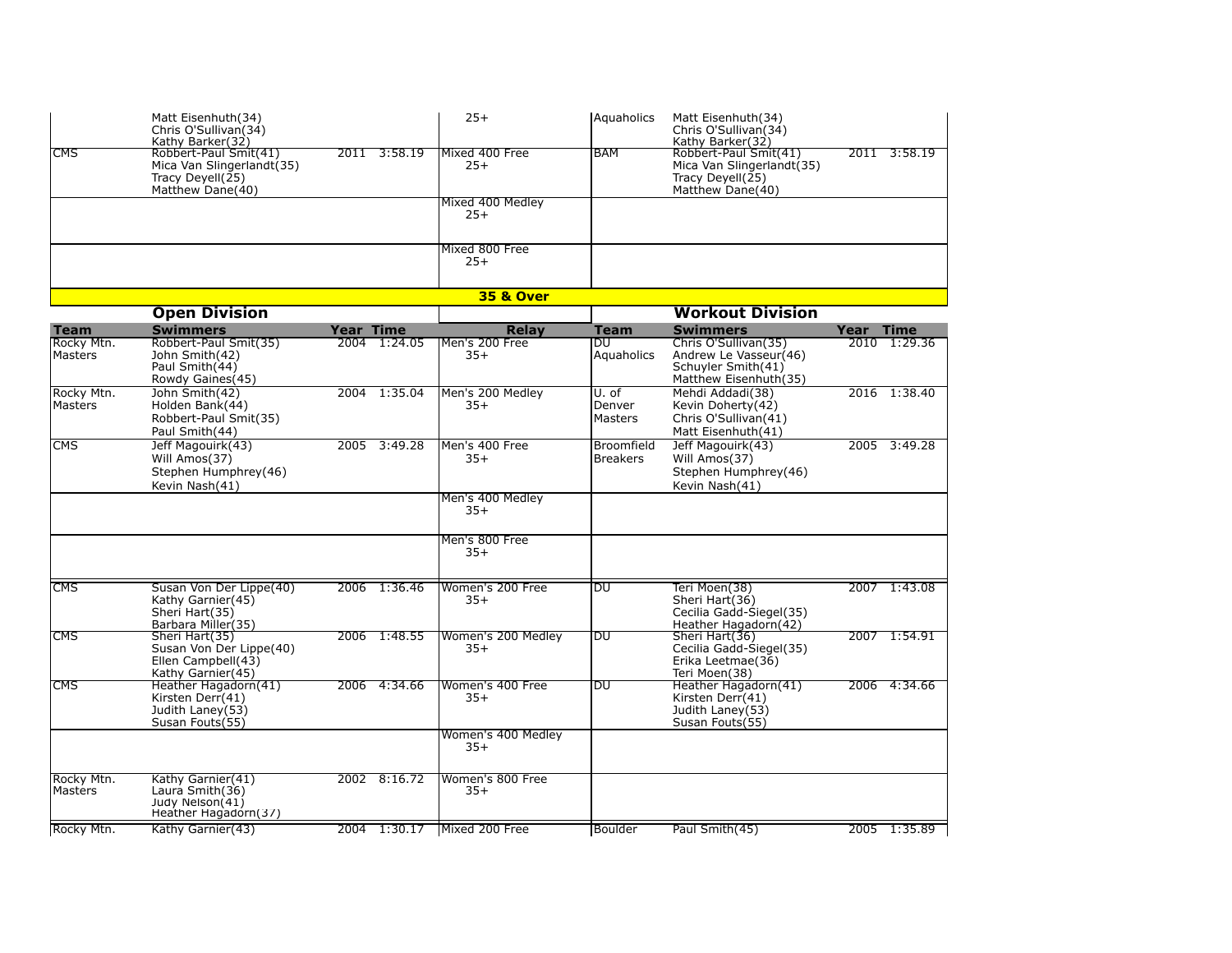| <b>IMasters</b>         | Susan Von Der Lippe(38)<br>John Smith(42)<br>Paul Smith(44)                                |           |               | $35+$                       | Aquatic<br>Masters                 | Mike Gonzales(38)<br>Laura McKeever(37)<br>(unknown)                                   |      |              |
|-------------------------|--------------------------------------------------------------------------------------------|-----------|---------------|-----------------------------|------------------------------------|----------------------------------------------------------------------------------------|------|--------------|
| <b>CMS</b>              | Matthew Eisenhuth(38)<br>Clare Morey(50)<br>Kimberlly Martin(48)<br>Chris O'Sullivan(38)   |           | 2013 1:39.37  | Mixed 200 Medley<br>$35+$   | <b>BeeGees</b>                     | Randy Cox(46)<br>Susan Von Der Lippe(43)<br>Richard Hess(54)<br>Kim Crouch(47)         | 2009 | 1:49.50      |
| <b>CMS</b>              | Steven Estle(55)<br>Sara Castellano(38)<br>Simon Butterworth(68)<br>Sharon Wetherall(44)   | 2015      | 4:48.05       | Mixed 400 Free<br>$35+$     |                                    |                                                                                        |      |              |
| <b>CMS</b>              | Sharon Wetherall(44)<br>Christopher Coveney(52)<br>Kirk Walker(43)<br>Sara Castellano(38)  | 2015      | 4:40.66       | Mixed 400 Medley<br>$35+$   |                                    |                                                                                        |      |              |
| $\overline{\text{CMS}}$ | Carrie Meyer(39)<br>Jon Ronat(62)<br>IngaLisa Coupe(48)<br>John Batchelder(37)             |           | 2018 11:08.58 | Mixed 800 Free<br>$35+$     |                                    |                                                                                        |      |              |
|                         |                                                                                            |           |               | <b>45 &amp; Over</b>        |                                    |                                                                                        |      |              |
|                         | <b>Open Division</b>                                                                       |           |               |                             |                                    | <b>Workout Division</b>                                                                |      |              |
| <b>Team</b>             | <b>Swimmers</b>                                                                            | Year Time |               | Relay                       | <b>Team</b>                        | <b>Swimmers</b>                                                                        | Year | <b>Time</b>  |
| <b>CMS</b>              | Richard Abrahams(60)<br>Paul Smith(45)<br>Richard Hess(50)<br>James Lilley(45)             |           | 2005 1:27.94  | Men's 200 Free<br>$45+$     | <b>Inverness</b><br><b>Masters</b> | Steven Kahl(46)<br>Michael Mann(54)<br>Scott Powell(47)<br>Mark Lehrer(51)             |      | 2009 1:34.33 |
| <b>CMS</b>              | Paul Smith(45)<br>Stuart Waterbury(51)<br>James Lilley(45)<br>Richard Abrahams(60)         |           | 2005 1:39.69  | Men's 200 Medley<br>$45+$   | Inverness<br>Masters               | Reed Wells(47)<br>Michael Mann(54)<br>Powell Scott(47)<br>Steve Kahl(46)               |      | 2009 1:46.56 |
| <b>CMS</b>              | Thomas Wright(56)<br>Frank Sullivan(52)<br>William Jenkins(57)<br>Greg Grotke(46)          |           | 2015 4:29.92  | Men's 400 Free<br>$45+$     | DAC                                | Thomas Wright(56)<br>Frank Sullivan(52)<br>William Jenkins(57)<br>Grea Grotke(46)      |      | 2015 4:29.92 |
|                         |                                                                                            |           |               | Men's 400 Medley<br>$45+$   |                                    |                                                                                        |      |              |
|                         |                                                                                            |           |               | Men's 800 Free<br>$45+$     |                                    |                                                                                        |      |              |
| <b>CMS</b>              | Kathy Garnier(50)<br>Collette Sappey(46)<br>Anna Scott-Kube(48)<br>Susan Von Der Lippe(45) |           | 2011 1:40.44  | Women's 200 Free<br>$45+$   | <b>CAC</b>                         | Kathleen Steffe(50)<br>Ellen Campbell(50)<br>Lisa Thilker(47)<br>Kathy Garnier(52)     |      | 2013 1:51.18 |
| <b>CMS</b>              | Collette Sappey(46)<br>Kim Crouch(49)<br>Susan Von Der Lippe(45)<br>Anna Scott-Kube(48)    |           | 2011 1:52.93  | Women's 200 Medley<br>$45+$ | Greenwood<br>Athletic<br>Club      | Kelly Seavall(49)<br>Elizabeth Nowak(52)<br>Maureen Batson(46)<br>Heather Hagadorn(51) |      | 2016 2:05.72 |
|                         |                                                                                            |           |               | Women's 400 Free<br>$45+$   |                                    |                                                                                        |      |              |
|                         |                                                                                            |           |               | Women's 400 Medley<br>$45+$ | Rally<br>Sport                     | Karen Ishibashi(55)<br>Frankie Benning(50)                                             |      | 2008 5:35.47 |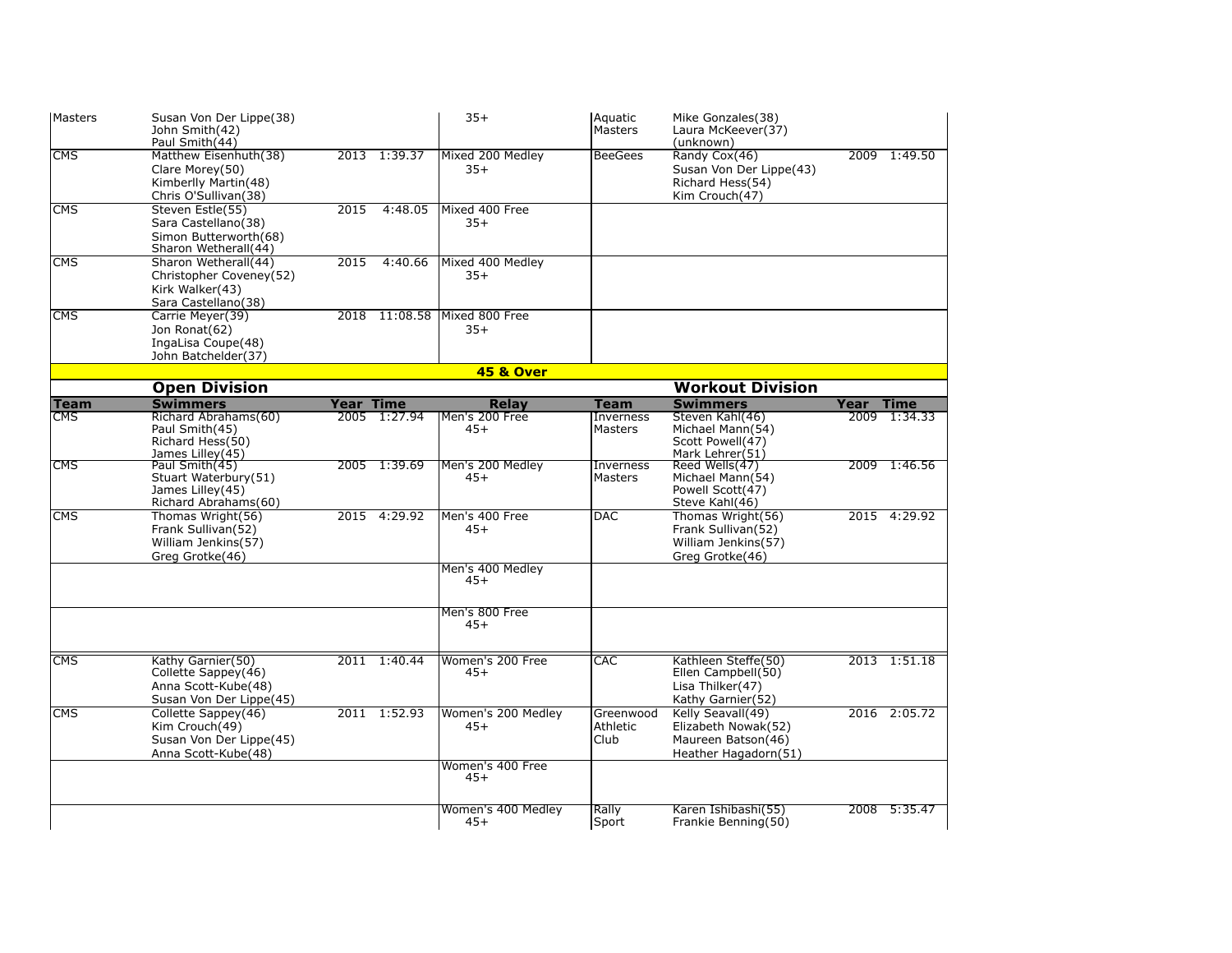|                                       |                                                                                                      |      |                         |                                                 |                                    | Susan Canto(58)<br>Julie Zender(50)                                                                  |      |                              |
|---------------------------------------|------------------------------------------------------------------------------------------------------|------|-------------------------|-------------------------------------------------|------------------------------------|------------------------------------------------------------------------------------------------------|------|------------------------------|
|                                       |                                                                                                      |      |                         | Women's 800 Free<br>$45+$                       |                                    |                                                                                                      |      |                              |
| <b>CMS</b>                            | Michael Mann(56)<br>Greg Scott(51)<br>Susan Von Der Lippe(45)<br>Anna Scot-Kube(48)                  |      | 2011 1:35.40            | Mixed 200 Free<br>$45+$                         | <b>Inverness</b><br><b>Masters</b> | Steven Kahl(45)<br>Ellen Campbell(45)<br>Mark Johnston(47)<br>Kathy Garnier(47)                      |      | 2008 1:39.47                 |
| <b>CMS</b>                            | Paul Smith(45)<br>Stuart Waterbury(51)<br>Karen Rosener(51)<br>Cathy Drozda(46)                      |      | 2005 1:49.43            | Mixed 200 Medley<br>$45+$                       | Inverness<br>Masters               | Scott Powell(47)<br>Michael Mann(54)<br>Ellen Campbell(46)<br>Kathy Garnier(48)                      |      | 2009 1:54.68                 |
| <b>CMS</b>                            | Robert Garland(46)<br>Kim Richardson(47)<br>Kelly Seavall(47)<br>Rob Barringer(50)                   |      | 2016 3:41.32            | Mixed 400 Free<br>$45+$                         | Rally<br>Sport                     | Stephanie Mayer(48)<br>Susan Canto(56)<br>Frankie Benning(48)<br>Karen Ishibashi(53)                 |      | 2006 5:40.18                 |
|                                       |                                                                                                      |      |                         | Mixed 400 Medley<br>$45+$                       |                                    |                                                                                                      |      |                              |
|                                       |                                                                                                      |      |                         | Mixed 800 Free<br>$45+$                         |                                    |                                                                                                      |      |                              |
|                                       |                                                                                                      |      |                         | <b>55 &amp; Over</b>                            |                                    |                                                                                                      |      |                              |
|                                       | <b>Open Division</b>                                                                                 |      |                         |                                                 |                                    | <b>Workout Division</b>                                                                              |      |                              |
| Team                                  | <b>Swimmers</b>                                                                                      | Year | Time                    | Relay                                           | Team                               | <b>Swimmers</b>                                                                                      | Year | Time                         |
| CMS.                                  | Frank Orton(56)<br>Greg Scott(55)<br>Michael Mann(60)<br>Holden Bank(55)                             | 2015 | 1:34.24                 | Men's 200 Free<br>$55+$                         | D.U.                               | Richard Abrahams(70)<br>Mark Barrand(62)<br>Greg Scott(55)<br>Craig Petersen(55)                     | 2015 | 1:38.92                      |
| $\overline{\text{CMS}}$               | Craig Petersen(55)<br>Greg Scott(55)<br>Holden Bank(55)<br>Michael Mann(60)                          |      | 2015 1:46.77            | Men's 200 Medley<br>$55+$                       | U. of<br>Denver<br><b>Masters</b>  | Jonathan Mann(55)<br>Greg Scott(56)<br>Kurt Nelson(56)<br>Kirk Anderson(56)                          |      | 2016 1:51.97                 |
| <b>CMS</b>                            | Kirk Anderson(55)<br>Michael Mann(60)<br>Craig Petersen(55)<br>Greg Scott(55)                        | 2015 | 3:28.26                 | Men's 400 Free<br>$55+$                         | Foothills<br><b>Masters</b>        | Reynold Kalstrom(71)<br>Marvin Clemens(61)<br>Brad David(61)<br>Terry Heggy(61)                      | 2016 | 4:14.82                      |
| <b>CMS</b>                            | Craig Petersen(55)<br>Greg Scott(55)<br>Michael Mann(60)<br>Kirk Anderson(55)                        |      | 2015 3:57.13            | Men's 400 Medley<br>$55+$                       |                                    |                                                                                                      |      |                              |
| <b>CMS</b>                            | Michael Mann(60)<br>Craig Petersen(55)<br>Greg Scott(55)                                             | 2015 | 7:42.24                 | Men's 800 Free<br>$55+$                         |                                    |                                                                                                      |      |                              |
|                                       | Kirk Anderson(55)                                                                                    |      |                         |                                                 |                                    |                                                                                                      |      |                              |
| $\overline{\text{CMS}}$<br><b>CMS</b> | Kathy Garnier(58)<br>Ellen Campbell(56)<br>Kathleen Steffe(56)<br>Suzy Cotton(59)<br>Suzy Cotton(59) | 2019 | 2019 1:50.44<br>2:06.05 | Women's 200 Free<br>$55+$<br>Women's 200 Medley | <b>CAC</b><br>Cherry               | Suzy Cotton(59)<br>Ellen Campbell(56)<br>Kathleen Steffe(56)<br>Kathy Garnier(58)<br>Suzy Cotton(59) |      | 2019 1:52.71<br>2019 2:07.95 |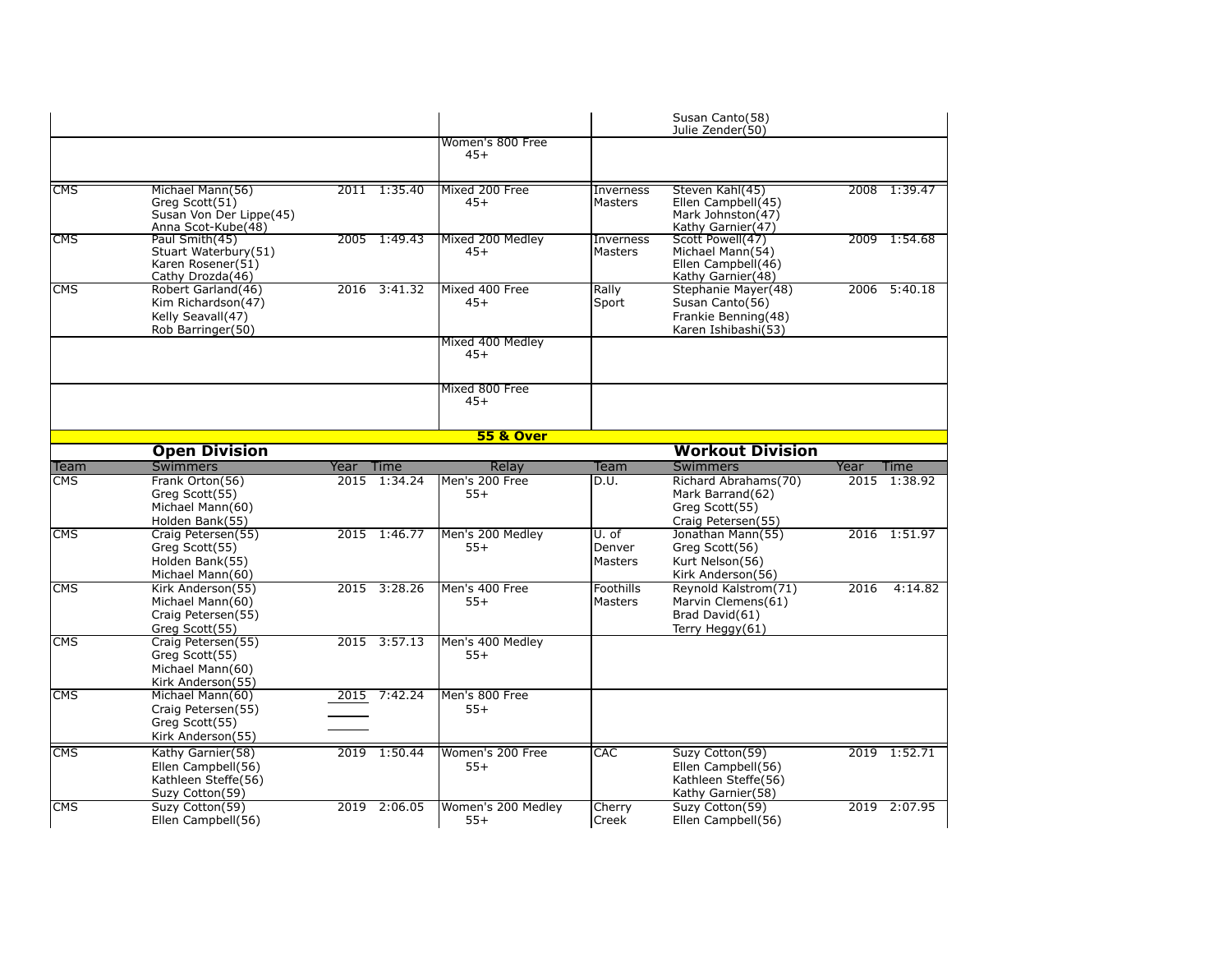|                         | Kathleen Steffe(56)<br>Kathy Garnier(58)                                             |                     |                             | Athletic<br>Club              | Kathleen Steffe(56)<br>Kathy Garnier(58)                                             |      |              |
|-------------------------|--------------------------------------------------------------------------------------|---------------------|-----------------------------|-------------------------------|--------------------------------------------------------------------------------------|------|--------------|
|                         |                                                                                      |                     | Women's 400 Free<br>$55+$   |                               |                                                                                      |      |              |
|                         |                                                                                      |                     | Women's 400 Medley<br>$55+$ |                               |                                                                                      |      |              |
|                         |                                                                                      |                     | Women's 800 Free<br>$55+$   |                               |                                                                                      |      |              |
| $\overline{\text{CMS}}$ | Kurt Nelson(57)<br>Suzy Cotton(57)<br>Kathy Garnier(56)<br>Greg Scott(57)            | 2017 1:42.73        | Mixed 200 Free<br>$55+$     | Greenwood<br>Athletic<br>Club | Kurt Nelson(56)<br>Mary Shopes(64)<br>Laurie Swan(62)<br>Judy Nelson(55)             |      | 2016 2:01.37 |
| <b>CMS</b>              | Craig Petersen(55)<br>Karen Rosener(61)<br>Greg Scott(55)<br>Suzy Tatnall(55)        | 2015 1:56.07        | Mixed 200 Medley<br>$55+$   | CAC                           | Suzy Cotton(59)<br>Sam Piccolotti(55)<br>Christopher Nolte(62)<br>Kathly Garnier(58) |      | 2019 2:04.90 |
|                         |                                                                                      |                     | Mixed 400 Free<br>$55+$     |                               |                                                                                      |      |              |
|                         |                                                                                      |                     | Mixed 400 Medley<br>$55+$   |                               |                                                                                      |      |              |
|                         |                                                                                      |                     | Mixed 800 Free<br>$55+$     |                               |                                                                                      |      |              |
|                         |                                                                                      |                     | <b>65 &amp; Over</b>        |                               |                                                                                      |      |              |
|                         | <b>Open Division</b>                                                                 |                     |                             |                               | <b>Workout Division</b>                                                              |      |              |
| <b>Team</b>             | <b>Swimmers</b>                                                                      | Year<br><b>Time</b> | Relay                       | Team                          | <b>Swimmers</b>                                                                      | Year | Time         |
| <b>CMS</b>              | Richard Abrahams(65)<br>William Burson(65)<br>John Kalmbach(65)<br>Art Wolfe(70)     | 2010 1:47.27        | Men's 200 Free<br>$65+$     | D.U.                          | William Burson(65)<br>Tom Arnold(65)<br>Walter Hultin (69)<br>James Vaughan (66)     |      | 2013 2:05.69 |
| CMS                     | Kevin Feely(67<br>Stuart Waterbury(65)<br>Richard Abrahams(74)<br>William Abbott(72) | 2019 2:02.72        | Men's 200 Medley<br>$65+$   | D.U.                          | Robert Gleser(69)<br>Tom Arnold(67)<br>Wally Hultin(71)<br>James Vaughan(68)         |      | 2015 2:26.11 |
|                         |                                                                                      |                     | Men's 400 Free<br>$65+$     |                               |                                                                                      |      |              |
|                         |                                                                                      |                     | Men's 400 Medley<br>$65+$   |                               |                                                                                      |      |              |
|                         |                                                                                      |                     | Men's 800 Free<br>$65+$     |                               |                                                                                      |      |              |
| <b>CMS</b>              | Carolyn Roche(68)<br>Lydia Young(70)                                                 | 2019 2:20.74        | Women's 200 Free<br>$65+$   | Cherry<br>Creek               | Penny McKim(70)<br>Ann Noble(67)                                                     | 2015 | 3:12.23      |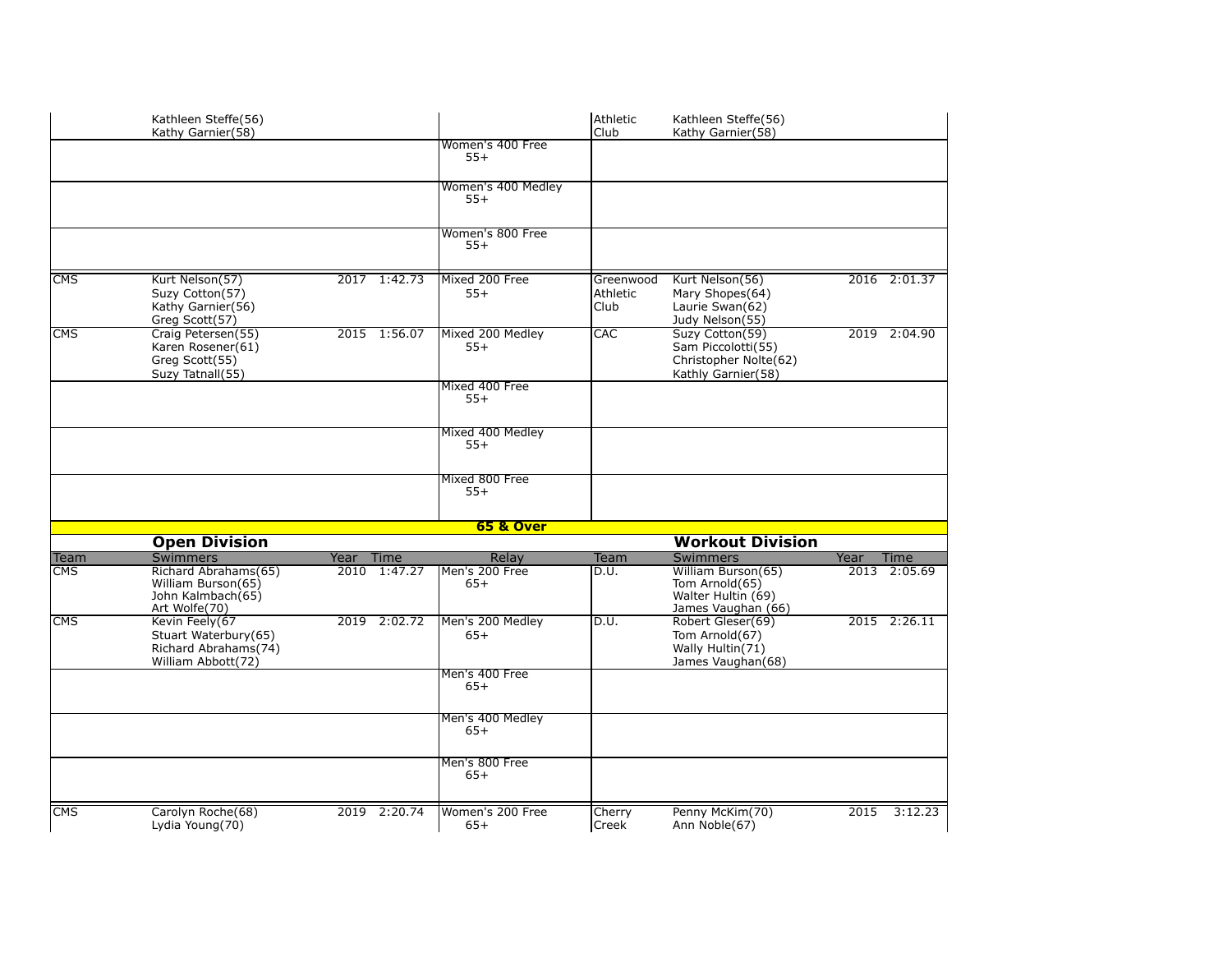|                         | Judith Laney(66)<br>Karen Rosener(65)                                                  |                   |         |                             | lAthletic                   | Angie Panos(65)<br>Reola Phelps(70)                                            |           |               |
|-------------------------|----------------------------------------------------------------------------------------|-------------------|---------|-----------------------------|-----------------------------|--------------------------------------------------------------------------------|-----------|---------------|
| $\overline{\text{CMS}}$ | Lydia Young(70)<br>Carolyn Roche(68)<br>Karen Rosener(65)<br>Judith Laney(66)          | $\overline{2019}$ | 2:38.80 | Women's 200 Medley<br>$65+$ | Cherry<br>Creek<br>Athletic | Deb Golanty(65)<br>Penny McKim(71)<br>Ann Noble(68)<br>Reola Phelps(71)        | 2016      | 3:48.40       |
|                         |                                                                                        |                   |         | Women's 400 Free<br>$65+$   |                             |                                                                                |           |               |
|                         |                                                                                        |                   |         | Women's 400 Medley<br>$65+$ |                             |                                                                                |           |               |
|                         |                                                                                        |                   |         | Women's 800 Free<br>$65+$   | Evergreen                   | Gayle Gordon(66)<br>Nancy Brown(71)<br>Yasue Homburg(68)<br>Patti Townsend(72) |           | 2013 18:21.40 |
| <b>CMS</b>              | Richard Abrahams(74)<br>Stuart Waterbury(65)<br>Karen Rosener(65)<br>Carolyn Roche(68) | 2019 1:51.78      |         | Mixed 200 Free<br>$65+$     | $\overline{D.U.}$           | Walter Hultin(69)<br>Janet Sachs(76)<br>Jane Oberg(75)<br>James Vaughan(66)    |           | 2013 2:23.76  |
| CMS                     | Kevin Feely(67)<br>Stuart Waterbury(65)<br>Karen Rosener(65)<br>Carolyn Roche(68)      | 2019 2:13.00      |         | Mixed 200 Medley<br>$65+$   | D.U.                        | Janet Sachs(76)<br>Tom Arnold(65)<br>Walter Hultin(69)<br>Linda Lebsack(66)    |           | 2013 2:46.21  |
|                         |                                                                                        |                   |         | Mixed 400 Free<br>$65+$     |                             |                                                                                |           |               |
|                         |                                                                                        |                   |         | Mixed 400 Medley<br>$65+$   |                             |                                                                                |           |               |
|                         |                                                                                        |                   |         | Mixed 800 Free<br>$65+$     |                             |                                                                                |           |               |
|                         |                                                                                        |                   |         | <b>75 &amp; Over</b>        |                             |                                                                                |           |               |
|                         | <b>Open Division</b>                                                                   |                   |         |                             |                             | <b>Workout Division</b>                                                        |           |               |
| <b>Team</b>             | <b>Swimmers</b>                                                                        | <b>Year Time</b>  |         | Relay<br>Men's 200 Free     | <b>Team</b>                 | <b>Swimmers</b>                                                                | Year Time |               |
|                         |                                                                                        |                   |         | $75+$                       |                             |                                                                                |           |               |
|                         |                                                                                        |                   |         | Men's 200 Medley<br>$75+$   |                             |                                                                                |           |               |
|                         |                                                                                        |                   |         | Men's 400 Free<br>$75+$     |                             |                                                                                |           |               |
|                         |                                                                                        |                   |         | Men's 400 Medley<br>$75+$   |                             |                                                                                |           |               |
|                         |                                                                                        |                   |         | Men's 800 Free              |                             |                                                                                |           |               |